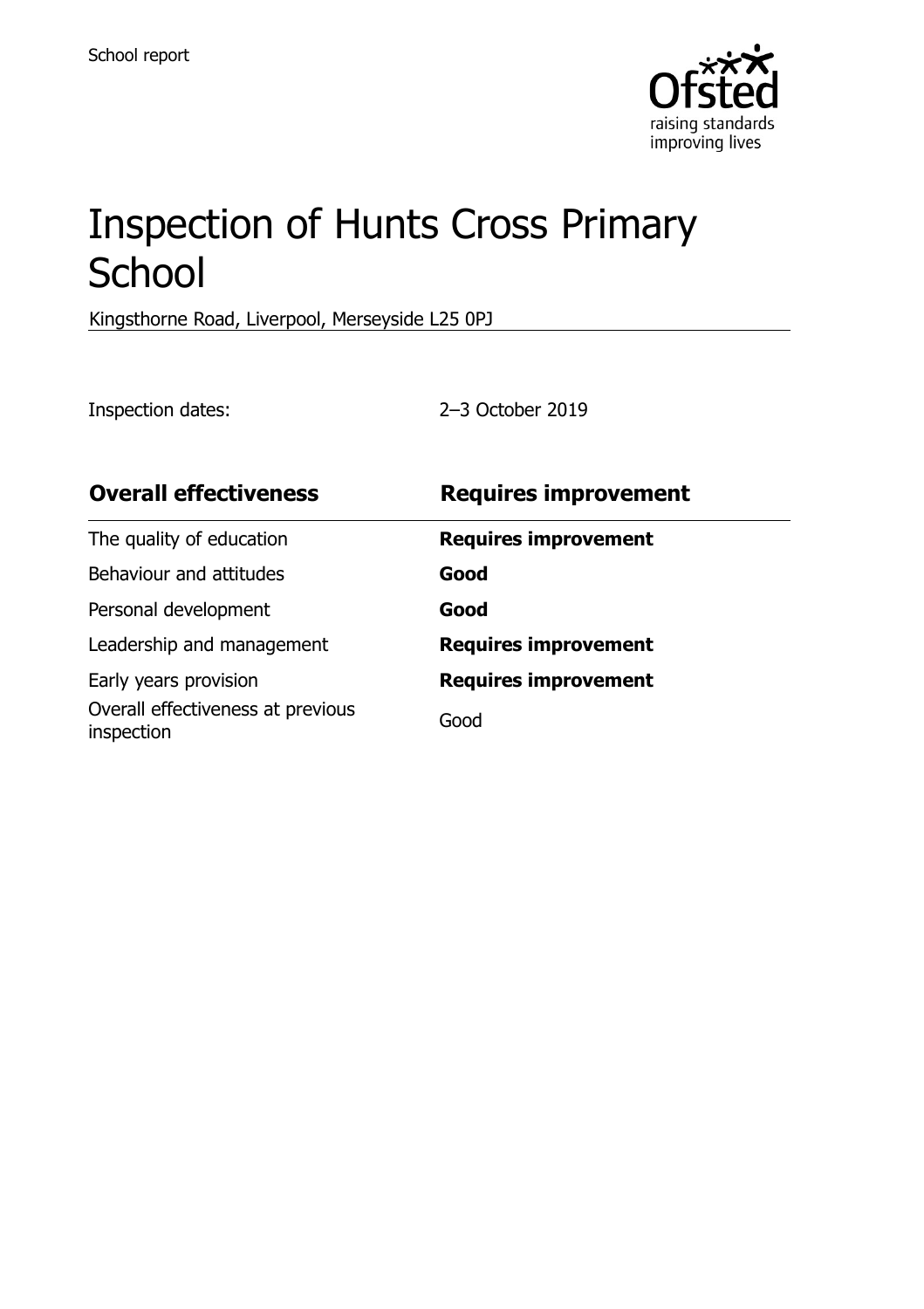

# **What is it like to attend this school?**

Pupils enjoy being at Hunts Cross Primary School. Teachers plan a wide range of activities to help pupils become confident and resilient youngsters who are ready to take on life's challenges.

Pupils understand how to keep themselves safe at school, at home and in the area where they live. Pupils said that staff take good care of them while they are at school. Their parents and carers agree with this view.

Parents, staff and pupils say that behaviour has improved. Most pupils respond well to the challenging activities that some teachers present. Pupils said that bullying is rare.

Leaders expect pupils to do as well as pupils in other schools. They know that pupils do not achieve as well as they should, especially at the end of key stage two. Leaders have focused on reading and mathematics because they know how important these areas are. Other areas of the curriculum are at an early stage of development.

Children in the early years do not do as well as they could. This is because teachers do not use what they know about the children well enough to get their learning off to a brisk start.

#### **What does the school do well and what does it need to do better?**

The new headteacher knows exactly what needs to happen to improve the school. Staff who completed the staff survey said that they feel well supported by leaders in their work to make sure that improvement continues.

Pupils are successful readers because leaders have made sure that reading is taught well. Staff are well trained. Pupils who are struggling to read in key stage 1 are helped to catch up. Pupils with special educational needs and/or disabilities are supported well. In key stage 2, teachers read books with pupils that capture their interest. These books also challenge their thinking and their reading skills. The improvements to reading have not had a chance yet to show in the tests at the end of key stage 2.

In mathematics, teachers follow a clear plan that sets out the steps of learning. Pupils' work shows that they are developing the mathematical knowledge they need to succeed in the next stage of their learning.

In other subjects, the curriculum on offer to pupils is at different stages of development. Subject leaders have produced plans for teachers so that they know what should be taught in each year group. These plans are not precise enough in identifying exactly what pupils should know. This sometimes leads to learning which does not build on the knowledge pupils have already acquired. Pupils do not develop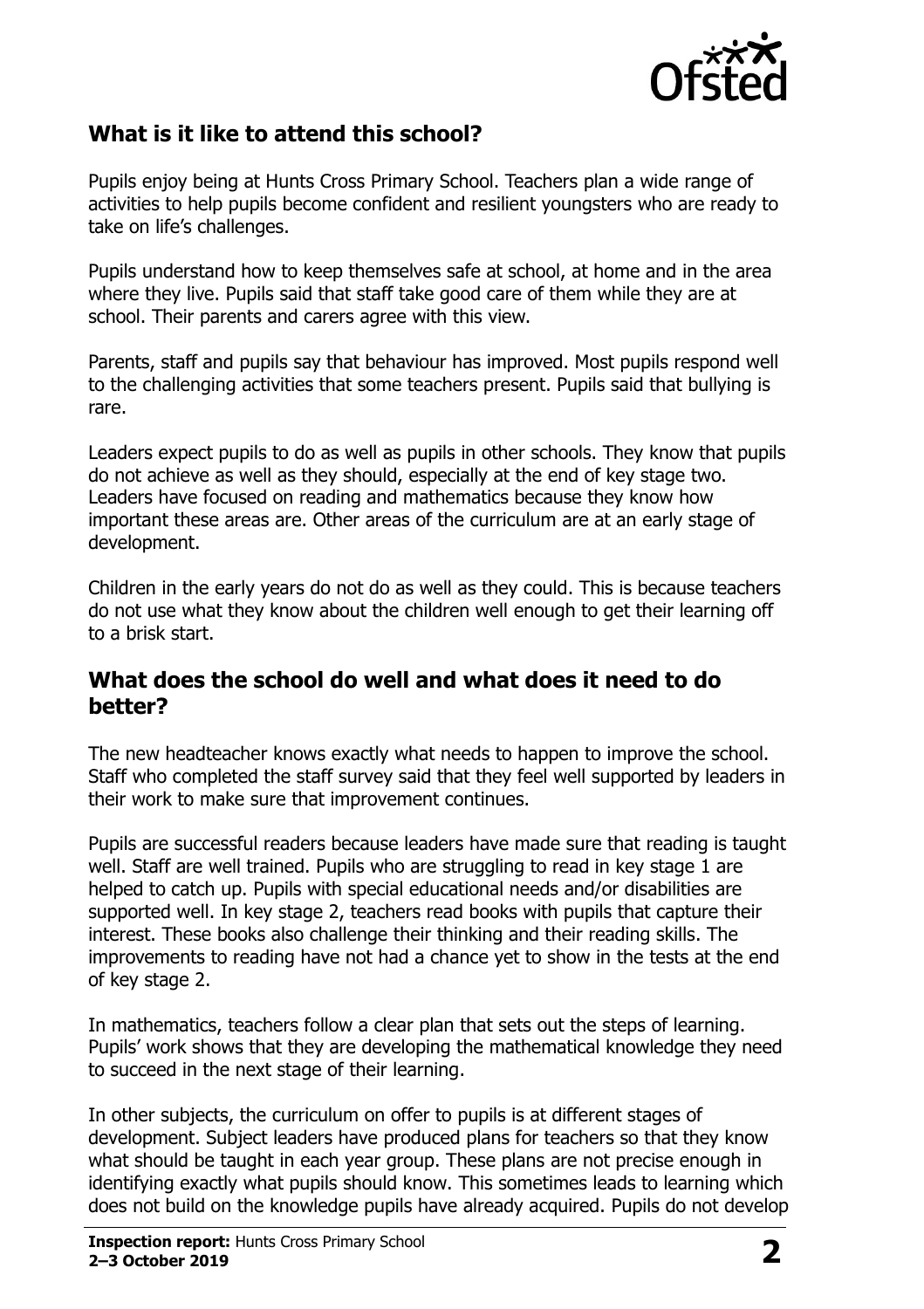

their knowledge and understanding as well as they could in all subject areas as they move through the school.

Leaders ensure that disadvantaged pupils access extra activities that broaden their experiences. Leaders have made sure that pupils develop strong personal skills, qualities and attitudes. Teachers plan activities that help pupils prepare to live in the modern world. For example, teachers use stories that help older pupils to think and talk about moral dilemmas.

Pupils are keen to make a difference to their local and wider community. They have a good understanding of democracy. Teachers have made good use of the many different cultures that pupils belong to in the school. This has helped pupils understand and value diversity in the world.

Leaders have put new systems in place to reward pupils who behave well. Pupils value these rewards and try hard to achieve them. Pupils and their parents talk about how behaviour has improved at the school. Pupils behave well in class, as they move round the school and at breaktimes. They are friendly, polite and respectful. Weaknesses in the curriculum cause some pupils to lose interest and not give of their best.

Children in the early years are well cared for by adults. Children behave well and can take turns and share toys. However, they do not achieve as well as they could by the time they leave Reception. Leaders in the early years do not use information that is available to them about what children know and can do before they start school. Teachers take too long finding out this information for themselves. This gets in the way of children building on their knowledge and skills. At times, teachers do not make it clear to children what they want them to learn. During some activities, adults do not give the challenge or support the children need.

### **Safeguarding**

The arrangements for safeguarding are effective.

All staff and governors are well trained in how to keep pupils safe. They know what to do if they have any concerns. They follow up concerns raised if they feel action taken by other agencies is not good enough.

Leaders ensure that pupils learn about how to keep safe. They have made sure that pupils are well prepared to deal with some of the challenges that they might face in their local community. Pupils understand how to protect themselves when they are online. They know how social media can be used safely.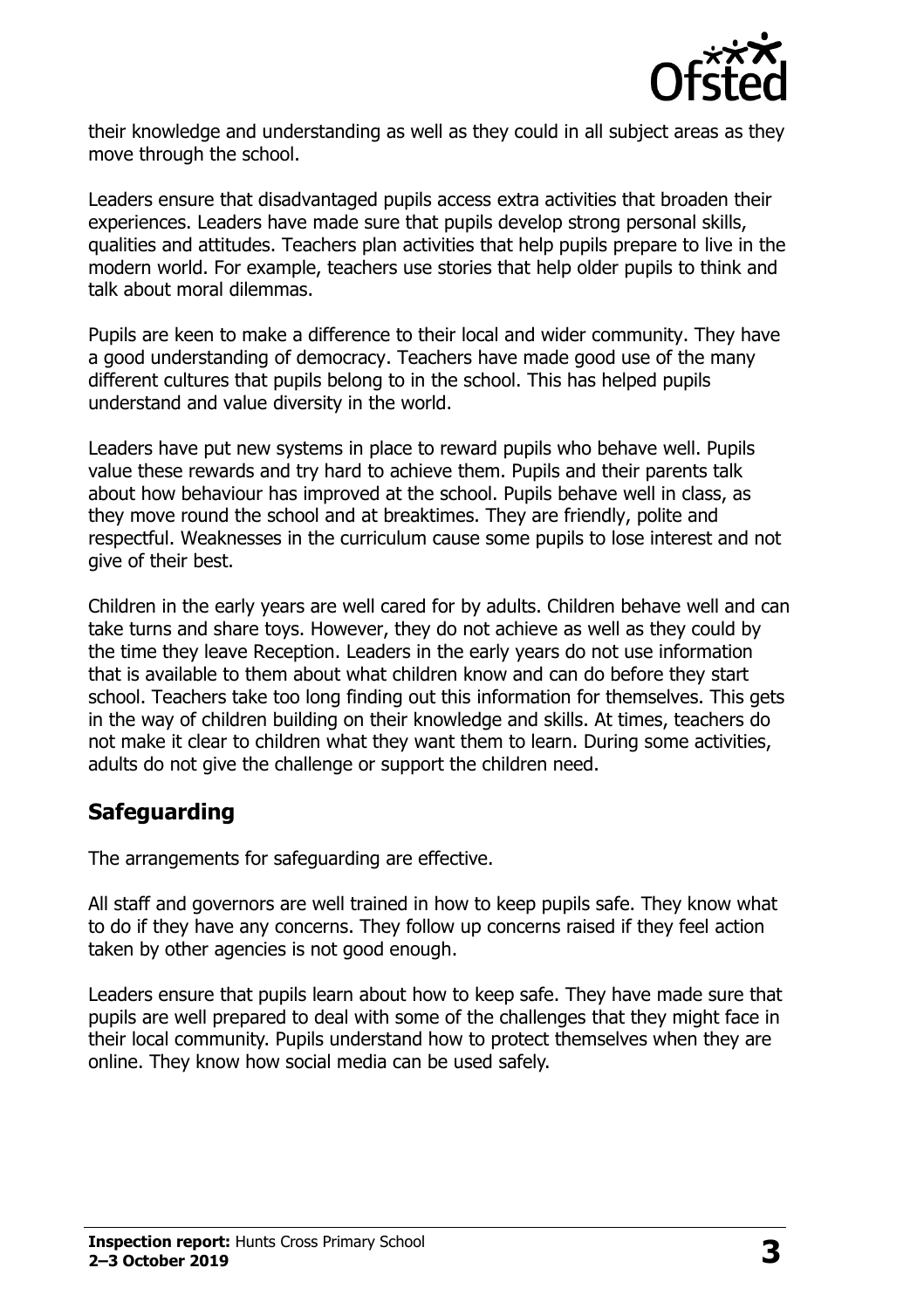

# **What does the school need to do to improve?**

# **(Information for the school and appropriate authority)**

- Clear plans are in place for English and mathematics. In other subjects, leaders have drafted plans which map out what pupils need to learn in each year group. However, the plans are not specific enough to support pupils' progress. Leaders should revisit the curriculum plans to make sure that it is clear what pupils need to know and remember in each year group.
- Teachers need to ensure that they use what they know about pupils' prior learning and what is expected from pupils by the end of the year to shape their planning. They need to build on what pupils have learned before so that pupils know and remember more as they move through the school.
- Leaders in the early years do not ensure that children begin their learning quickly enough. Leaders do not make effective use of information available from the nursery that most children attend. Leaders should ensure that teachers use this information to support children to develop as well as they can in all area of learning.

### **How can I feed back my views?**

You can use [Ofsted Parent View](http://parentview.ofsted.gov.uk/) to give Ofsted your opinion on your child's school, or to find out what other parents and carers think. We use Ofsted Parent View information when deciding which schools to inspect, when to inspect them and as part of their inspection.

The Department for Education has further quidance on how to complain about a school.

If you're not happy with the inspection or the report, you can [complain to Ofsted.](http://www.gov.uk/complain-ofsted-report)

### **Further information**

You can search for [published performance information](http://www.compare-school-performance.service.gov.uk/) about the school.

In the report, '[disadvantaged pupils](http://www.gov.uk/guidance/pupil-premium-information-for-schools-and-alternative-provision-settings)' refers to those pupils who attract government pupil premium funding: pupils claiming free school meals at any point in the last six years and pupils in care or who left care through adoption or another formal route.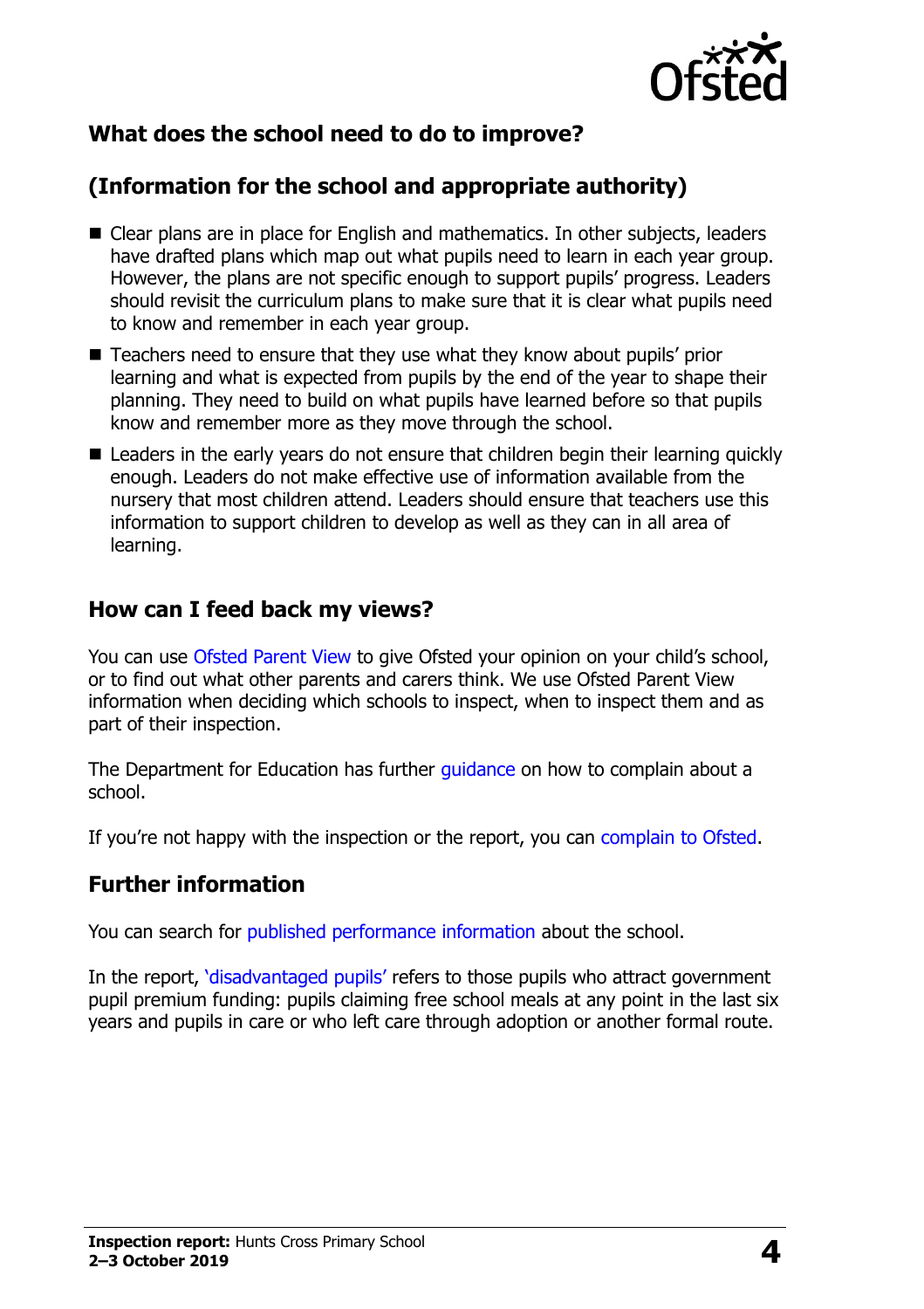

# **School details**

| Unique reference number             | 104549                          |
|-------------------------------------|---------------------------------|
| <b>Local authority</b>              | Liverpool                       |
| <b>Inspection number</b>            | 10082042                        |
| <b>Type of school</b>               | Primary                         |
| <b>School category</b>              | Community                       |
| Age range of pupils                 | 4 to 11                         |
| <b>Gender of pupils</b>             | Mixed                           |
| Number of pupils on the school roll | 300                             |
| <b>Appropriate authority</b>        | The governing body              |
| <b>Chair of governing body</b>      | Mr David Philips                |
| <b>Headteacher</b>                  | Mrs Nicola Ware                 |
| Website                             | www.huntscrossprimaryschool.com |
| Date of previous inspection         | 17 September 2014               |

# **Information about this school**

■ Since the last inspection, there have been considerable staffing changes. An acting headteacher (the current deputy headteacher) was put in place to cover periods of absence of the previous headteacher. This ensured a period of stability until a new headteacher was appointed. The current headteacher took up her position in January 2019. Since then, a significant number of new members of staff have been appointed, many of these to new leadership posts.

# **Information about this inspection**

We carried out this inspection under section 5 of the Education Act 2005.

- We spoke with the headteacher, the special educational needs coordinator, a small group of governors, including the chair of governors, and a representative from the local authority.
- We looked at a range of documentation for safeguarding, including: the school central record of staff and visitors; training records of staff; records of safeguarding; and samples of records of individual pupils.
- We focused closely on reading, mathematics, history and science. We talked to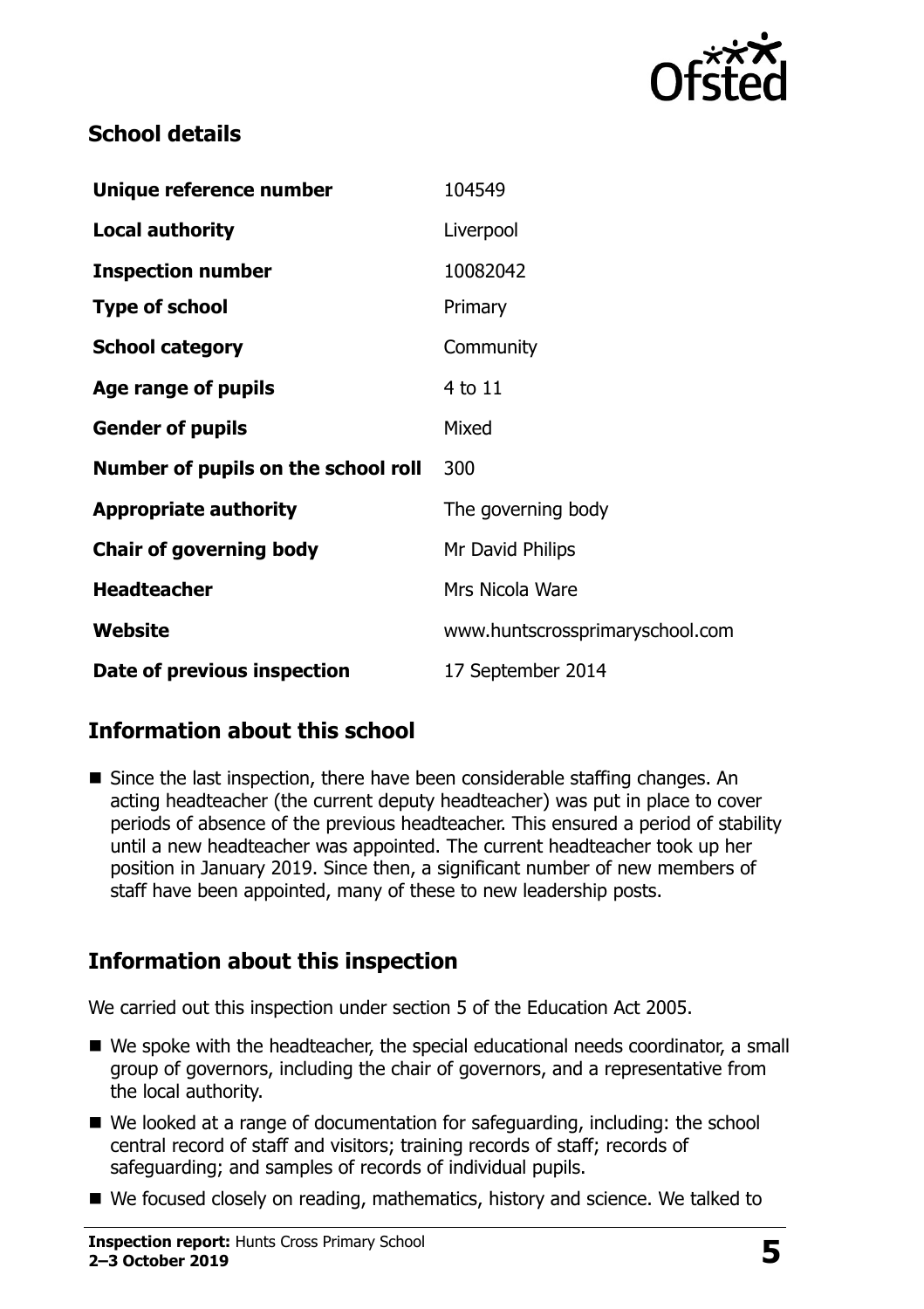

leaders of these subject areas. We visited lessons. We looked at examples of children's work. We talked with teachers and pupils about what they were learning.

- We also looked at pupils' workbooks in other subject areas and class record books.
- We observed pupils' behaviour at breaktimes and lunchtimes. We observed them in assembly and as they moved around the school.
- We spoke to pupils about their experiences at school.
- We looked at the 21 responses to Ofsted's Parent View questionnaire and the 18 free-text responses from parents to find out their views of the school. We spoke with parents as they dropped their children off at school.

#### **Inspection team**

| Claire Cropper, lead inspector | Ofsted Inspector |
|--------------------------------|------------------|
| Christine Howard               | Ofsted Inspector |
| Jennie Platt                   | Ofsted Inspector |